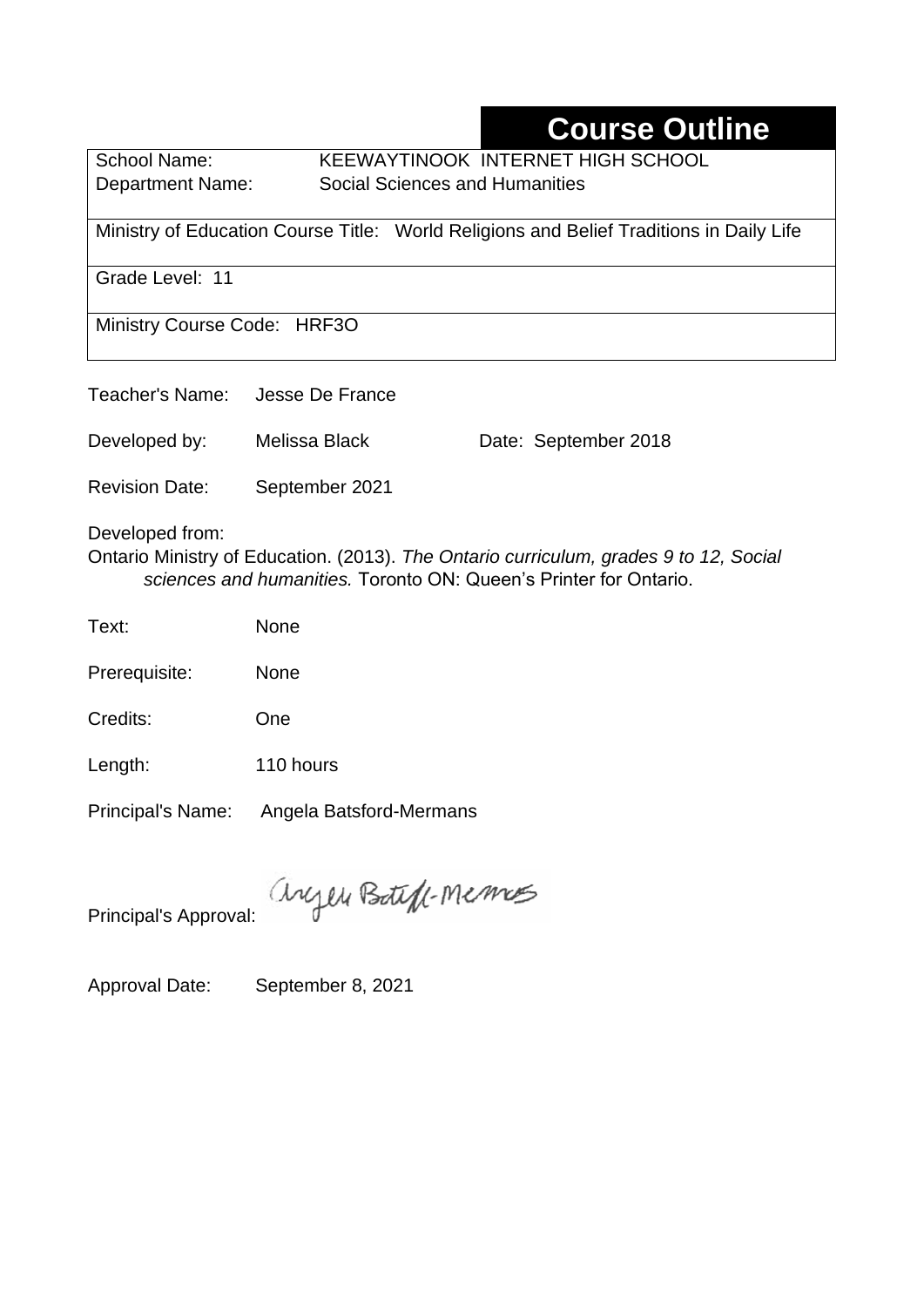# *Course Description/Rationale*

This course enables students to study world religions and belief traditions in local, Canadian, and global contexts. Students will explore aspects of the human quest for meaning and will examine world religions and belief traditions as exemplified in various sacred teachings and principles, rites, and passages. They will also study the interaction throughout history between society and various belief traditions, and will have opportunities to develop research and inquiry skills related to the study of world religions and belief traditions.

# *Overall Curriculum Expectations*

#### **Research and Inquiry Skills**

- Exploring: explore topics related to world religions and belief traditions, and formulate questions to quide their research:
- Investigating: create research plans, and locate and select information relevant to their chosen topics, using appropriate social science and humanities research and inquiry methods;
- Processing Information: assess, record, analyse, and synthesize information gathered through research and inquiry;
- Communicating and Reflecting: communicate the results of their research and inquiry clearly and effectively, and reflect on and evaluate their research, inquiry, and communication skills.

#### **Commonalities, Concepts, and Contexts**

- Commonalities: demonstrate an understanding of the commonalities among various world religions and belief traditions that coexist within a diverse society;
- Terms and Concepts: define and appropriately use terms and concepts related to world religions and belief traditions, examining their meaning in the context of various beliefs;
- Global and Local Contexts: demonstrate an understanding of global and local contexts in which world religions and belief traditions function.

#### **Community within Sacred and Secular Contexts**

- Historical Contexts: demonstrate an understanding of the historical contexts that have shaped particular religions and belief traditions;
- Community Beliefs and Practices: demonstrate an understanding of various ways in which adherents of particular world religions and belief traditions relate to their own and other communities;
- Belief Traditions and Popular Culture: demonstrate an understanding of ways in which various world religions and belief traditions are interpreted and adapted within popular culture.

#### **Actions**

- Festivals, Celebrations, and Commemorations: demonstrate an understanding of the role and significance of festivals, celebrations, and commemorations in various world religions and belief traditions;
- Rites of Passage: describe the role and significance of rites of passage in various world religions and belief traditions;
- Daily Observances: describe and explain the function and significance of the daily observances practised by followers of various world religions and belief traditions.

#### **Sacred Stories and Writings**

- Role of Sacred Writings, Oral Teachings, and Stories: demonstrate an understanding of the role of sacred writings, oral teachings, and stories in various world religions and belief traditions;
- Influence of Sacred Writings, Oral Teachings, and Stories: demonstrate an understanding of the influence of sacred writings, oral teachings, and stories on the development of belief and action.

#### **Dimensions of the Sacred**

• Sacred Time: demonstrate an understanding of how concepts of time influence the teachings and practices of various world religions and belief traditions;

• Sacred Place: demonstrate an understanding of how concepts of place influence the teachings and practices of various world religions and belief traditions.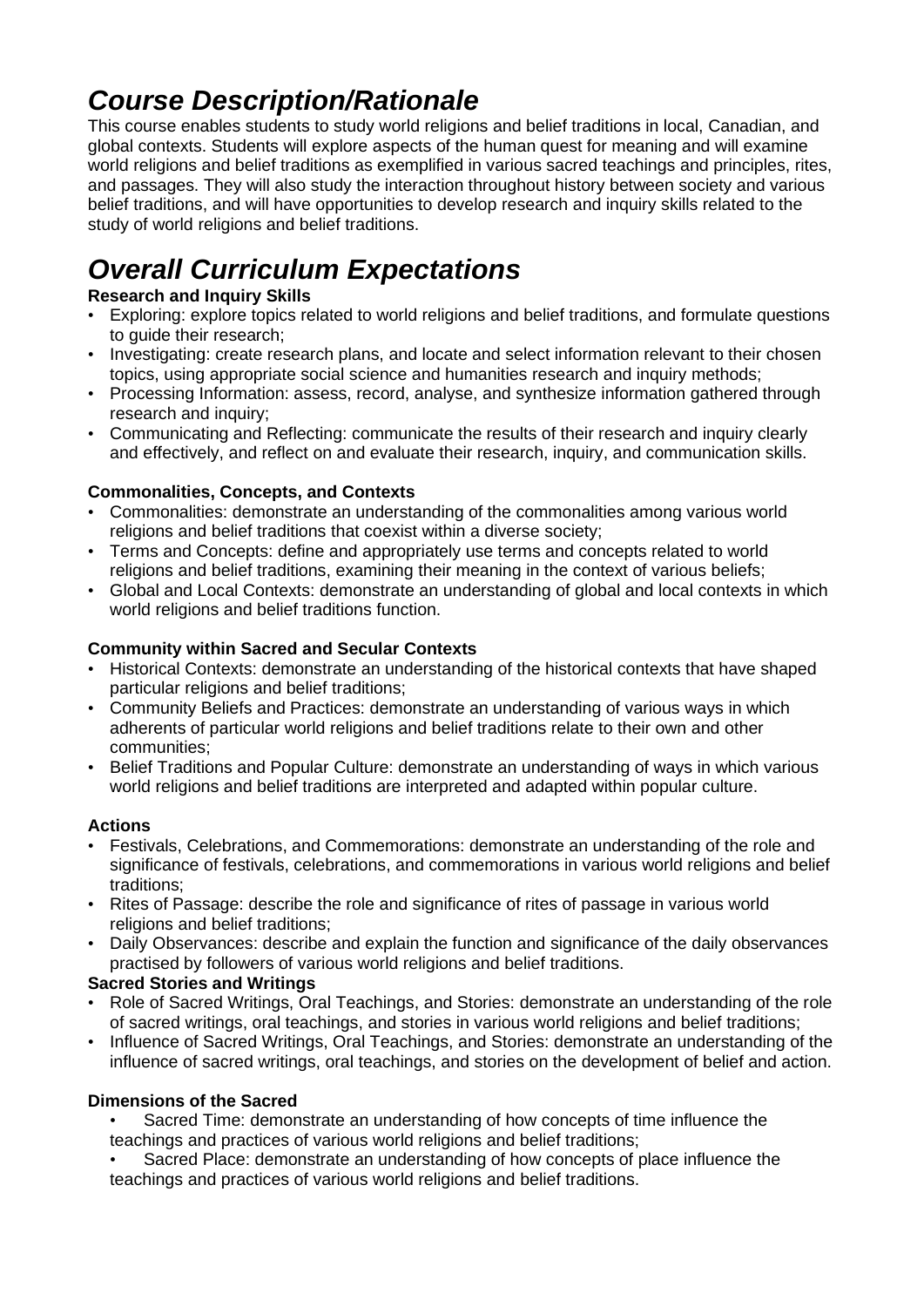# *Course Content*

| <b>Unit</b>                                               |                                                     | Length    |
|-----------------------------------------------------------|-----------------------------------------------------|-----------|
|                                                           | 1. Introducing World Religions, and Common Elements | 13 hours  |
| 2. First Nation Belief Systems                            |                                                     | 13 hours  |
| 3. Focus on Islam                                         |                                                     | 13 hours  |
| 4. Buddhism                                               |                                                     | 13 hours  |
| 5. Regional Religions and Religious Life in Today's World |                                                     | 58 hours  |
|                                                           | <b>Total</b>                                        | 110 hours |

## *Unit Descriptions*

#### **Unit 1 – Introducing World Religions**

In this introductory unit, student learn the general concept of religion and faith and develop a vocabulary necessary for the study of world religions. Students examine the part religion plays in daily life for many people, including people in their communities.

#### **Unit 2 – First Nation Belief Systems**

Students learn the difference between belief systems and religions through an examination of First Nation belief systems. Contemporary problems such as cultural appropriation and the dangers this may pose are examined.

#### **Unit 3 – Focus on Islam**

The first quarter of this unit will focus on the history of Islam and learning specific vocabulary specific to the study of Islam. Students will progress through the unit examining issues in Islam society within a post-September 11th North America often presented through videos created by Muslims, including a video on racism presented by a First Nation woman who converted to Islam.

#### **Unit 4 – Buddhism**

Students conclude their study of Buddhism with a short, yet formal, essay which reflects the more academic nature of the unit. Within the unit, students are provided with options for research including video, pictorial, and written narratives from Buddhists from a variety of backgrounds and countries.

#### **Unit 5 – Regional Religions and Religious Life in Today's World**

In this unit students will learn about some of the various faiths which are of lesser prominence (in terms of population/membership) internationally. Students will also examine their reactions towards different religions and explain how they can practice religious tolerance when encountering religious discrimination, particularly when outside of their often remote and religiously homogenous locations.

### *Teaching/Learning Strategies*

This course is organized into an eight-week series of lessons and activities that is presented to students in remote northern communities via the internet. The eighth week is used for course consolidation, review, and the final examination. Teacher and students communicate over the internet through timely activity feedback, emails, messages, video and audio calls. Classroom mentors assume the role of liaison between the teacher and student while also supporting a holistic approach to motivate, engage and support each individual student.

A variety of strategies will be used in the online delivery of this course. Some instructional strategies include:

- Online lessons
- Guided research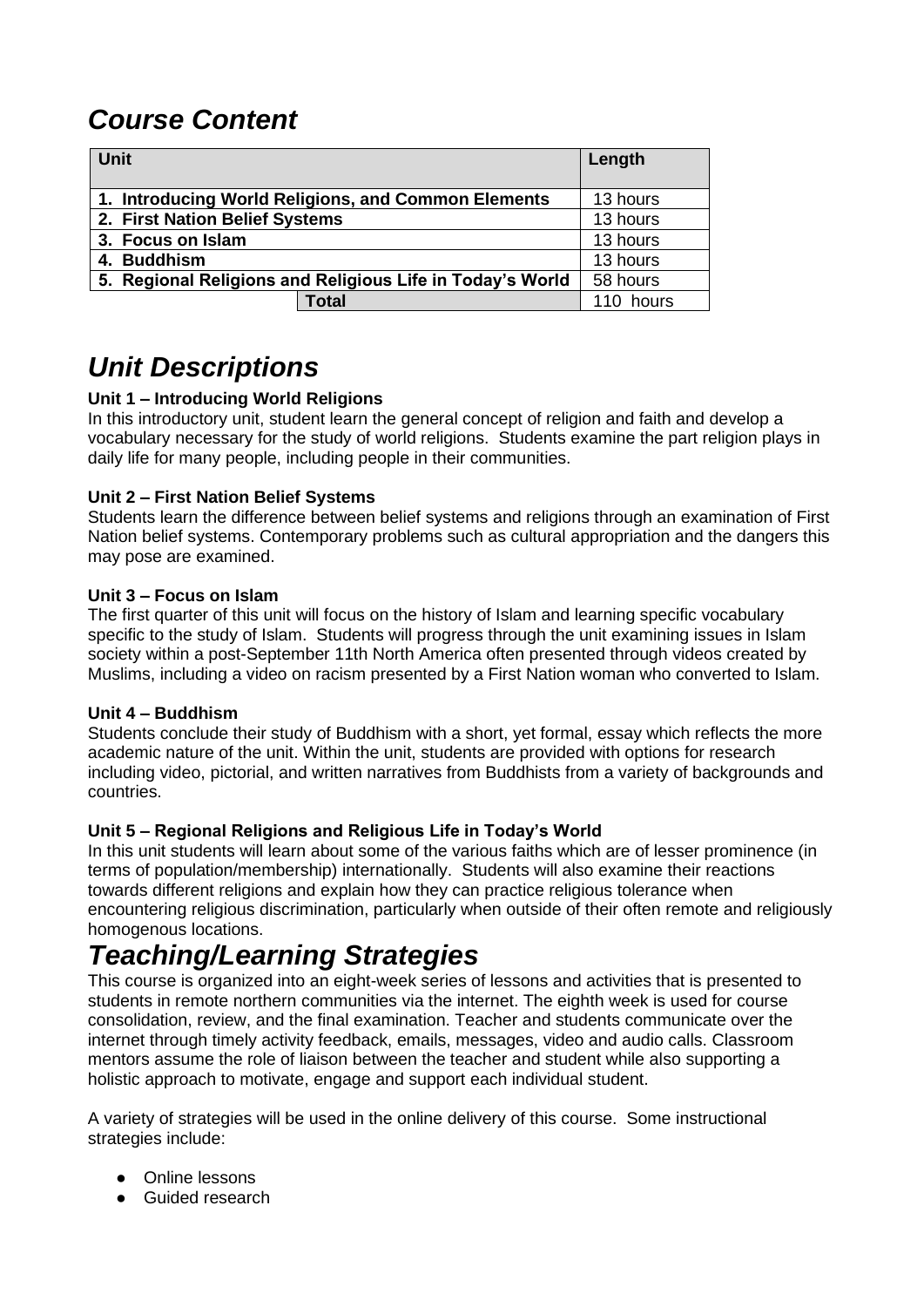- Brainstorming
- **Research projects**
- Videos highlighting scriptural interpretation and human stories
- Case studies
- Analysing information
- Charting
- Collaborative and cooperative learning
- Debates
- Independent study
- Interviews
- Issues based analysis
- Mind-mapping
- Note taking
- Presentations
- Problem-solving strategies and models
- Reflective writing
- Report writing

Learning goals will be discussed at the beginning of each assignment and success criteria will be provided to students. The success criteria are used to develop the assessment tools in this course, including rubrics and checklists.

### *Evaluation*

The final grade will be determined as follows (Ontario Ministry of Education, 2010):

- Seventy per cent of the grade will be based on evaluation conducted throughout the course. This portion of the grade should reflect the student's most consistent level of achievement throughout the course, although special consideration should be given to more recent evidence of achievement.
- Thirty percent of the grade will be based on a final evaluation administered at or towards the end of the course. This evaluation will be based on evidence from one or a combination of the following: an examination, a performance, an essay, and/or another method of evaluation suitable to the course content. The final evaluation allows the student an opportunity to demonstrate comprehensive achievement of the overall expectations for the course (p. 41).

Ontario Ministry of Education. (2010). *Growing success: Assessment, evaluation and reporting in Ontario schools*. Toronto ON: Queen's Printer for Ontario.

| Type of<br>Assessm<br>ent | Category                    | <b>Details</b>                                                                                                                                                                                                                                                                                    | Weig<br>hting<br>$(\%)$ |
|---------------------------|-----------------------------|---------------------------------------------------------------------------------------------------------------------------------------------------------------------------------------------------------------------------------------------------------------------------------------------------|-------------------------|
| <b>Term Work</b><br>(70%) | Knowledge/<br>Understanding | Knowledge of content<br>Understanding of content (e.g., concepts, ideas,<br>theories, procedures, processes, methodologies, and/or                                                                                                                                                                | 13                      |
|                           | Thinking                    | technologies)<br>Use of planning skills (e.g., focusing research,<br>gathering information, organizing an inquiry, asking<br>questions, setting goals)<br>Use of processing skills<br>Use of critical/creative thinking processes                                                                 | 19                      |
|                           | Communication               | Expression and organization of ideas and information in<br>oral, written, and visual forms Communication for<br>different audiences and purposes in oral, written, and<br>visual forms<br>Use of conventions, vocabulary, and terminology of the<br>discipline in oral, written, and visual forms | 19                      |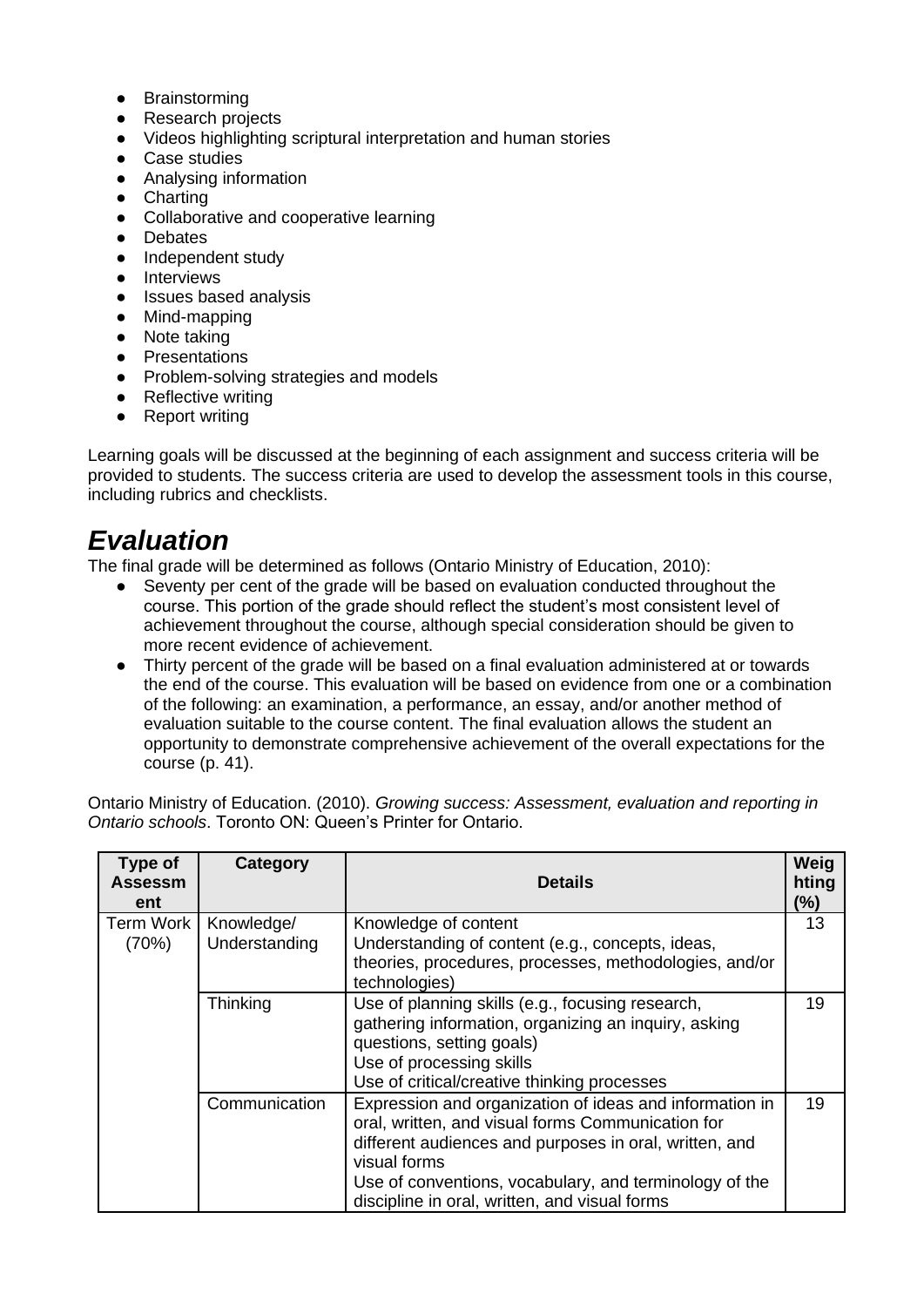| Final<br>Evaluation<br>$(30\%)$ | Culminating<br>Activity<br>(15%) | Students will develop an action plan for<br>a local, national, or global issue of<br>importance to them. They will research<br>background information and outline an<br>appropriate set of actions they could<br>take to address this issue. | K/U<br>$\top$  | 3<br>4 |
|---------------------------------|----------------------------------|----------------------------------------------------------------------------------------------------------------------------------------------------------------------------------------------------------------------------------------------|----------------|--------|
|                                 |                                  |                                                                                                                                                                                                                                              | $\mathsf{C}$   | 4      |
|                                 |                                  |                                                                                                                                                                                                                                              | $\overline{A}$ | 4      |
|                                 | Exam<br>(15%)                    | 60 minutes testing on key concepts and<br>applications of skills learned in the<br>course.                                                                                                                                                   | K/U            | 3      |
|                                 |                                  |                                                                                                                                                                                                                                              |                | 4      |
|                                 |                                  |                                                                                                                                                                                                                                              | $\mathsf{C}$   | 4      |
|                                 |                                  |                                                                                                                                                                                                                                              | A              | 4      |
|                                 |                                  |                                                                                                                                                                                                                                              | ΤΟΤΑΙ          | 100    |

### *Assessment/Evaluation Strategies*

A variety of assessment and evaluation methods, strategies and tools are required as appropriate to the expectation being assessed. These include diagnostic, formative, and summative within the course and within each unit.

Assessment *for* learning, *as* learning and assessment *of* learning is obtained and collected through a variety of means. The nature of the expectations in this course allows for students to apply the knowledge and skills that they gain throughout the course. A student's overall success is dictated by their growth within specific areas of the course. Student success is linked to three different sources – observations, conversations, and student products. Some examples of strategies are multimedia presentations, short answer, formal essay, research projects, and reflections of student observations, and analysis of information. There will be an extended focus on the conversation element of evaluation, as the material encourages free dialogue. The course will be using the following assessment tools: checklists, marking schemes, and rubrics. By using different sources we are able to validate the evaluations strategies we utilize in the course, and accommodate different learning styles.

The Ministry of Education's 2010 document, *Growing Success*, outlines the seven fundamental principles that guide best practice in the assessment and evaluation of students. KiHS teachers use practices that:

- are fair, transparent, and equitable for all students;
- support all students, including those with special education needs, those who are learning the language of instruction (English or French), and those who are First Nation, Métis, or Inuit;
- are carefully planned to relate to the curriculum expectations and learning goals and, as much as possible, to the interests, learning styles and preferences, needs, and experiences of all students;
- are communicated clearly to students and parents at the beginning of the course and at other points throughout the school year or course;
- are ongoing, varied in nature, and administered over a period of time to provide multiple opportunities for students to demonstrate the full range of their learning;
- provide ongoing descriptive feedback that is clear, specific, meaningful, and timely to support improved learning and achievement;
- develop students' self-assessment skills to enable them to assess their own learning, set specific goals, and plan next steps for their learning (p.6).

## *Resources*